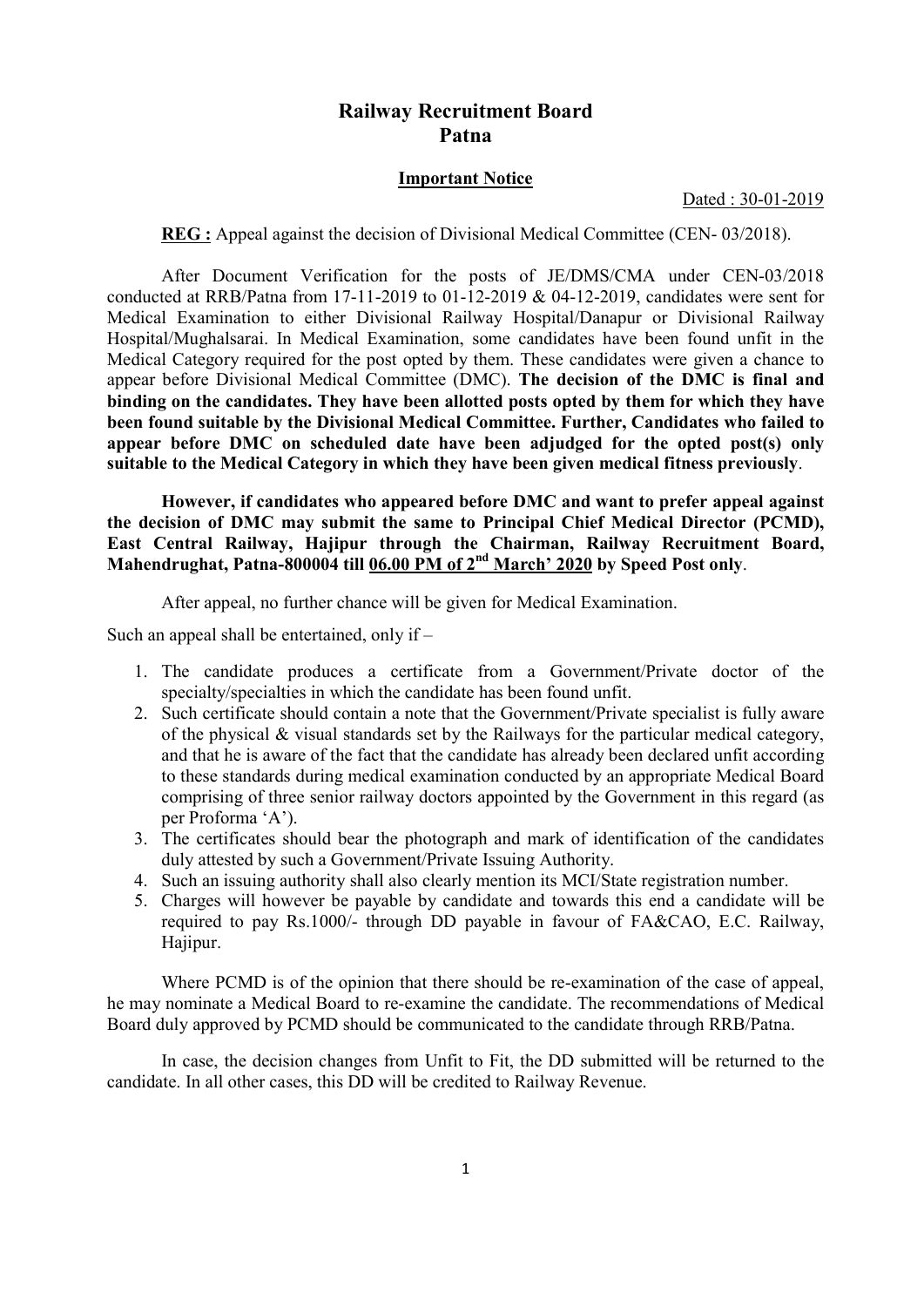Roll Nos., Names, Medical Category required as per their post option, Fitness Declared in 1<sup>st</sup> Medical Exam, Fitness declared by DMC are given in the table below.

| SN             | Roll No.        | Medical Cat.<br>Required as<br>per post<br>opted | Medical<br>Fitness<br>Declared | Medical Fitness at Medical Examination and<br>DMC (if required)                                                                                    |  |  |
|----------------|-----------------|--------------------------------------------------|--------------------------------|----------------------------------------------------------------------------------------------------------------------------------------------------|--|--|
| 1              | 263826132071141 | A3,B1,C1                                         | C1                             | Not Fit in Aye Three(A3) and Bee One(B1) but<br>Fit in Cee One(C1) by DMC                                                                          |  |  |
| $\overline{2}$ | 263826135141218 | A3,B1,C1                                         | <b>B1, C1</b>                  | Not Fit in Aye Three(A3) but Fit in Bee One(B1),<br>Cee One(C1) by DMC                                                                             |  |  |
| 3              | 263826136181058 | A3,B1,C1                                         | <b>B1, C1</b>                  | Unfit in Aye Thee $(A3)$ but Fit in Bee One $(B1)$<br>and Cee One(C1) with DV glasses by DMC                                                       |  |  |
| $\overline{4}$ | 263826137131077 | A3,B1,C1                                         | C1                             | Unfit in Aye Thee(A3) $\&$ Bee One(B1) but Fit in<br>Cee One(C1) with DV glasses by DMC                                                            |  |  |
| 5              | 263826138161079 | A3,B1,C1                                         | <b>B1, C1</b>                  | Unfit in Aye Thee(A3) but Fit in Bee One(B1)<br>and Cee One(C1) with DV glasses by DMC                                                             |  |  |
| 6              | 263826142031219 | A3,B1,C1                                         | C <sub>1</sub>                 | Unfit in Aye Three(A3) & Bee One(B1) but fit in<br>Cee One(C1) due to defective colour perception<br>by DMC                                        |  |  |
| $\tau$         | 263815218311174 | A3,B1,C1                                         | <b>B1, C1</b>                  | Not fit in Aye Three(A3) but Fit in Bee One(B1),<br>Cee One(C1) by DMC                                                                             |  |  |
| 8              | 263826138211247 | A3,B1                                            | Unfit                          | Not fit in Aye Three(A3), Bee One(B1) due to<br>defective Color Vision as decided by DMC                                                           |  |  |
| 9              | 263826138291037 | A3,B1                                            | B1                             | Not fit in Aye Three $(A3)$ with glasses as power<br>glasses having $+2D$ but Fit in Bee One(B1) with<br>DV glasses as decided by three member DMC |  |  |
| 10             | 263826142251222 | A3,B1,C1                                         | <b>B1, C1</b>                  | Unfit in Aye Three(A3) but Fit in Bee One(B1) $\&$<br>Cee One(C1) with DV glasses by DMC                                                           |  |  |
| 11             | 263826145081078 | A3,B1,C1                                         | Unfit                          | NOT fit in Aye Three(A3), Bee-One(B1) and Cee<br>$One(C1)$ due to defective vision in Right eye due<br>to Right eye Amblyopia as decided by DMC.   |  |  |
| 12             | 263826145251384 | A3,B1,C1                                         | C1                             | Not Fit in Aye Three(A3) and Bee One(B1) but<br>Fit in Cee One(C1) by DMC                                                                          |  |  |
| 13             | 263827188221083 | A <sub>3</sub>                                   | Unfit                          | Unfit in Aye Three $(A3)$ as per recommendation of<br><b>DMC</b>                                                                                   |  |  |
| 14             | 263826134331169 | A3,B1                                            | B1                             | Not Fit in Aye Three(A3) due to defective DV<br>and power of Glasses>2D but Fit in Bee One(B1)<br>with DV glasses as decided by DMC                |  |  |
| 15             | 263826135171277 | A3,B1                                            | B1                             | Not Fit in Aye Three(A3) due to defective DV<br>and power of Glasses>2D but Fit in Bee One(B1)<br>with DV glasses as decided by DMC                |  |  |
| 16             | 263812293221230 | A3,C1                                            | C1                             | Unfit in Aye Three(A3) but Fit in Cee One(C1) by<br><b>DMC</b>                                                                                     |  |  |
| 17             | 263826132051136 | A3,B1,C1                                         | C1                             | Unfit in Aye Three(A3) $\&$ Bee One(B1) but Fit in<br>Cee One(C1) by DMC                                                                           |  |  |
| 18             | 263826133091074 | A3,B1,C1                                         | B1, C1                         | Unfit in Aye Three(A3) but Fit in Bee One(B1) $\&$<br>Cee One $(C1)$ by DMC                                                                        |  |  |
| 19             | 263826133341201 | A3,B1,C1                                         | <b>B1, C1</b>                  | Unfit in Aye Three(A3) but Fit in Bee One(B1) $\&$<br>Cee One(C1) with DV glasses by DMC                                                           |  |  |
| 20             | 263826135151212 | A3, C1                                           | C <sub>1</sub>                 | Unfit in Aye Three(A3) but Fit in Cee One(C1)<br>with DV glasses by DMC                                                                            |  |  |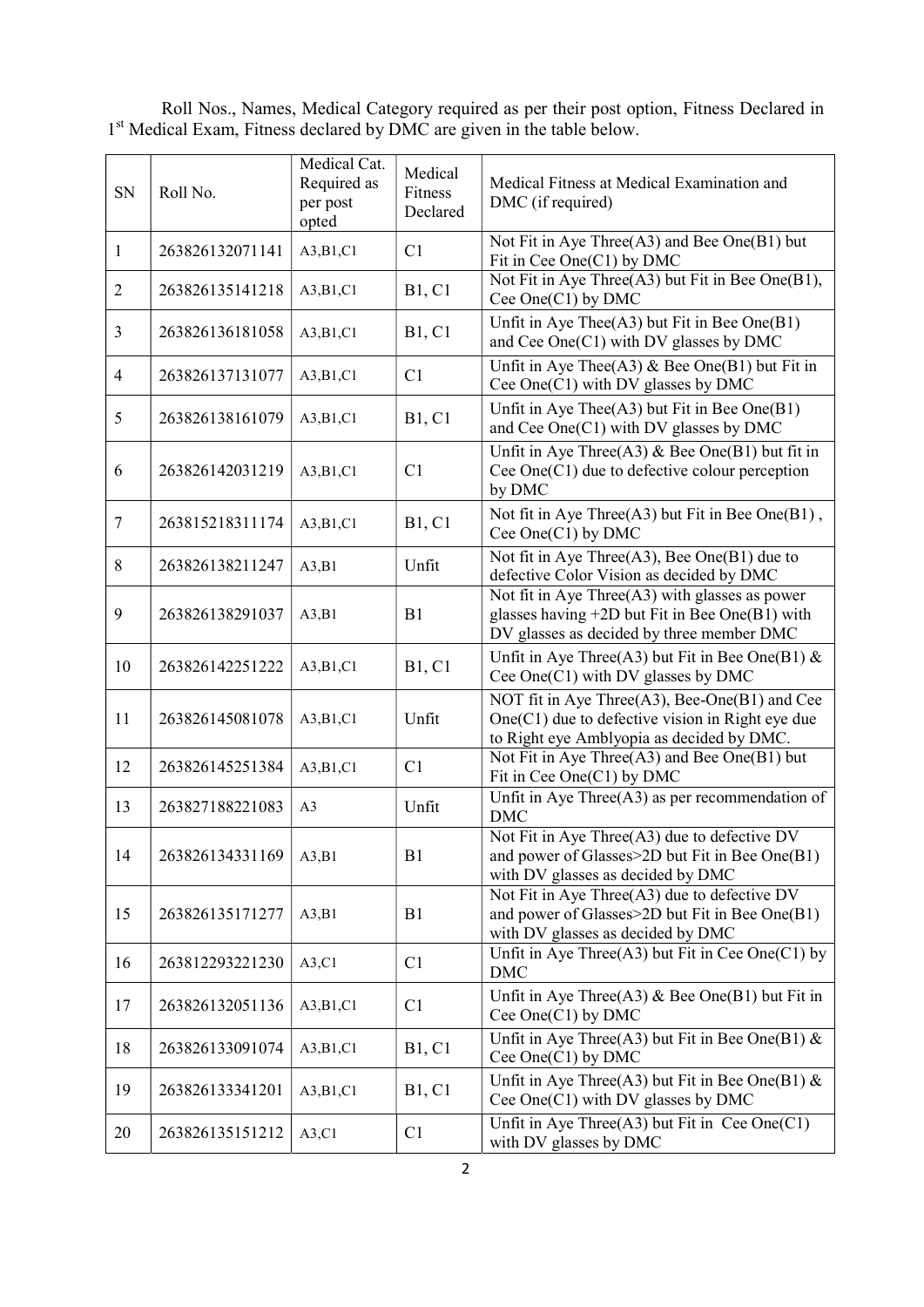| 21 | 263826140101142 | A3,C1    | C1            | Unfit in Aye Thee $(A3)$ but Fit in Cee One $(C1)$ by<br><b>DMC</b>                                                                 |
|----|-----------------|----------|---------------|-------------------------------------------------------------------------------------------------------------------------------------|
| 22 | 263826143191117 | A3,B1,C1 | <b>B1, C1</b> | Unfit in Aye Three(A3) but Fit in Bee One(B1),<br>Cee One(C1) with DV glasses by DMC                                                |
| 23 | 263826144191127 | A3,B1,C1 | <b>B1, C1</b> | Unfit in Aye Three(A3) but Fit in Bee One(B1),<br>Cee One(C1) with DV glasses by DMC                                                |
| 24 | 263826135101008 | A3,B1,C1 | <b>B1, C1</b> | Unfit in Aye Three(A3) but Fit in, Bee One(B1),<br>Cee One(C1) with DV glasses. Absent in DMC.                                      |
| 25 | 263827189321155 | A3,B1,C1 | C1            | Unfit in Aye Thee(A3) & Bee One(B1), Colour<br>Vision defective but Fit in Cee One(C1) by DMC                                       |
| 26 | 263826137321126 | A3,B1,C1 | C1            | Unfit in Aye Three(A3) & Bee One(B1) but Fit in<br>Cee One(C1) by DMC.                                                              |
| 27 | 263826144041085 | A3,B1,C1 | <b>B1, C1</b> | Unfit in Aye Three(A3) but Fit in Bee One(B1),<br>Cee One(C1) with DV glasses. Absent in DMC.                                       |
| 28 | 263826134241290 | A3,B1,C1 | <b>B1, C1</b> | Unfit in Aye Three(A3) but Fit in Bee One(B1),<br>Cee One(C1) by DMC                                                                |
| 29 | 263826135261248 | A3,B1    | B1            | Unfit in Aye Three(A3) but Fit in Bee One(B1)<br>with DV glasses by DMC                                                             |
| 30 | 263826144161258 | A3,B1    | Unfit         | Not Fit in Aye Three(A3) and Bee One(B1) due to<br>defective DV even with maximum permissible<br>power of glasses as decided by DMC |
| 31 | 263826131231309 | A3,B1,C1 | <b>B1, C1</b> | Unfit in Aye Three(A3) but Fit in Bee One(B1),<br>Cee One(C1) with DV glasses by DMC                                                |
| 32 | 263826132011269 | A3,B1,C1 | <b>B1, C1</b> | Unfit in Aye Three(A3) but Fit in Bee One(B1),<br>Cee One(C1) with DV glasses by DMC                                                |
| 33 | 263826145251114 | A3,B1,C1 | C1            | Unfit in Aye Three(A3) & Bee One(B1) but Fit in<br>Cee One(C1) by DMC                                                               |
| 34 | 263826135141047 | A3,B1,C1 | <b>B1, C1</b> | Unfit in Aye Three(A3), Fit in Bee One(B1) and<br>Cee One(C1) with DV glasses. Absent in DMC.                                       |
| 35 | 263827185211171 | A3,B1    | B1            | Unfit in Aye Three(A3) but Fit in Bee One(B1)<br>with DV glasses by DMC                                                             |
| 36 | 263818315161225 | A3,B1,C1 | C1            | Unfit in Aye Three(A3) and Bee One(B1) but Fit<br>in Cee One(C1) with DV glasses. Absent in DMC.                                    |
| 37 | 263819359101180 | A3,B1,C1 | <b>B1, C1</b> | Unfit in Aye Three(A3) but Fit in Bee One(B1),<br>Cee One(C1) with DV glasses by DMC                                                |
| 38 | 263826139021185 | A3,B1,C1 | <b>B1, C1</b> | Unfit in Aye Thee(A3) Colour Vision(ISH) -<br>Defective EGL=WNL but Fit in Bee One(B1),<br>Cee One(C1) by DMC                       |
| 39 | 263827185201306 | A3,B1,C1 | Unfit         | Not Fit in any Medical Category by DMC                                                                                              |

## NOTE :

- Candidates who did not appear before DMC are not eligible for Appeal.
- Candidates are advised to attach self attested copy of Medical admit card issued after Document Verification by Railway Recruitment Board, Patna with their appeal.
- No further chance for Medical Examination will be given after appeal.

Dy. SECRETARY